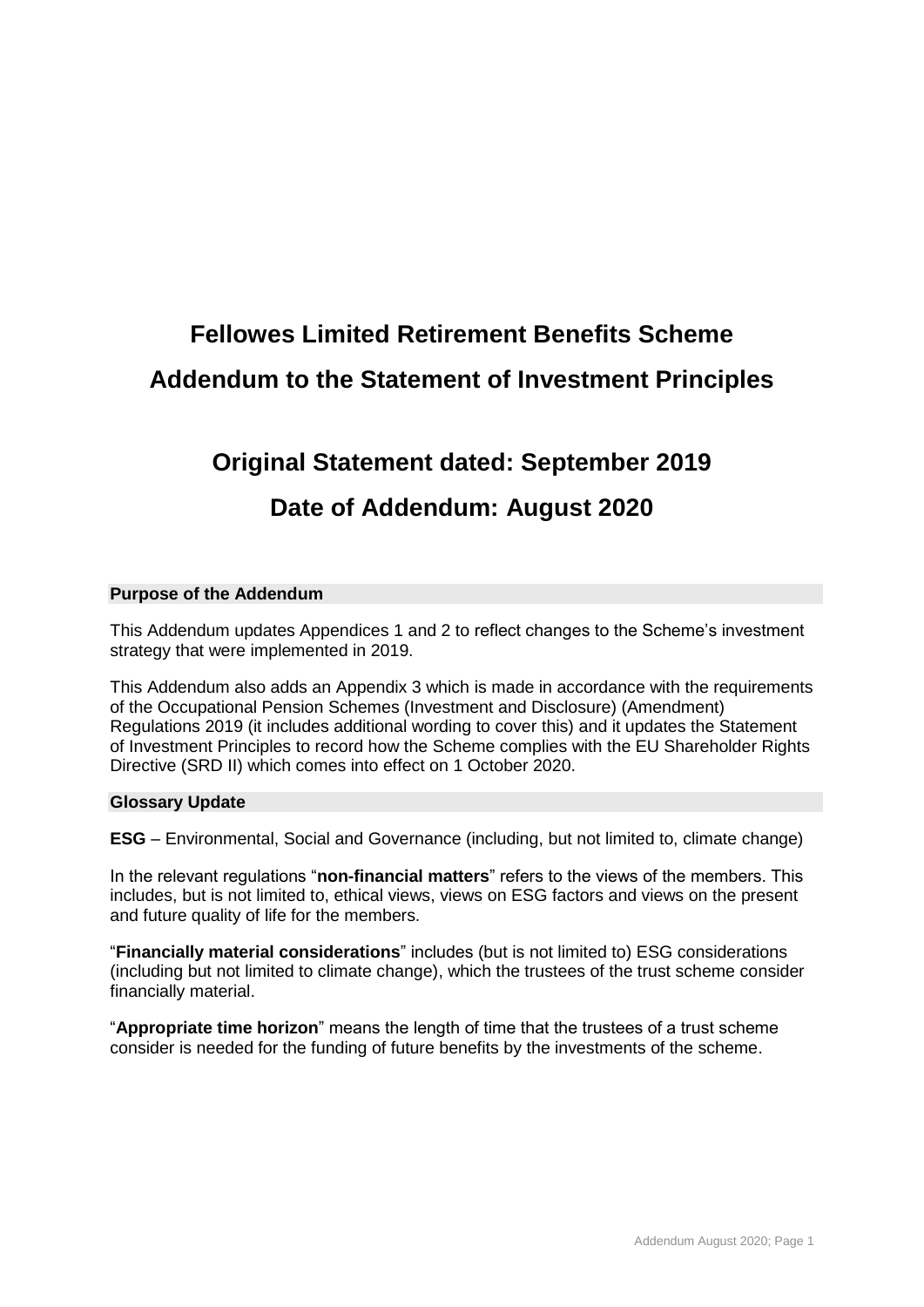### **Appendix 1: The Trustees' Investment Strategy**

### **Strategic Asset Allocation**

In determining the strategic asset allocation, the Trustees view the investments as falling into two broad categories:

- **1. Growth Assets** Assets that are expected to deliver long-term returns in excess of liability growth. The use of Growth Assets is expected to deliver a level of investment returns deemed appropriate by the Trustees given the risk involved.
- **2. Liability Matching Assets** Assets that are expected to react to changes in market conditions in a similar way to the liabilities. The use of Liability Matching Assets is expected to protect the funding position of the Scheme.

In addition, the Trustees may hold cash. Cash will normally be held in the Trustees' bank account if it is to be used to make payments due in the short-term whereas cash that is to be held for more than a few weeks will normally be held in a cash fund.

At the time of preparing this statement, the split of the Scheme's assets between Growth and Liability Matching Assets was 74% Growth and 26% Liability Matching. This split is not regularly rebalanced and will vary over time as market conditions change.

The Trustees will review the strategic asset allocation periodically, and at least every three years, to ensure that the investment strategy remains consistent with the Trustees' funding objectives. As part of such a review, the Trustees will consider the risks associated with the investment strategy.

#### **Investment Strategy Implementation**

The Trustees have selected funds managed by LGIM and BNY Mellon to implement the Scheme's investment strategy. Investments in these funds are made via the LGIM investment platform. Further details of the investment strategy and the funds used are provided below.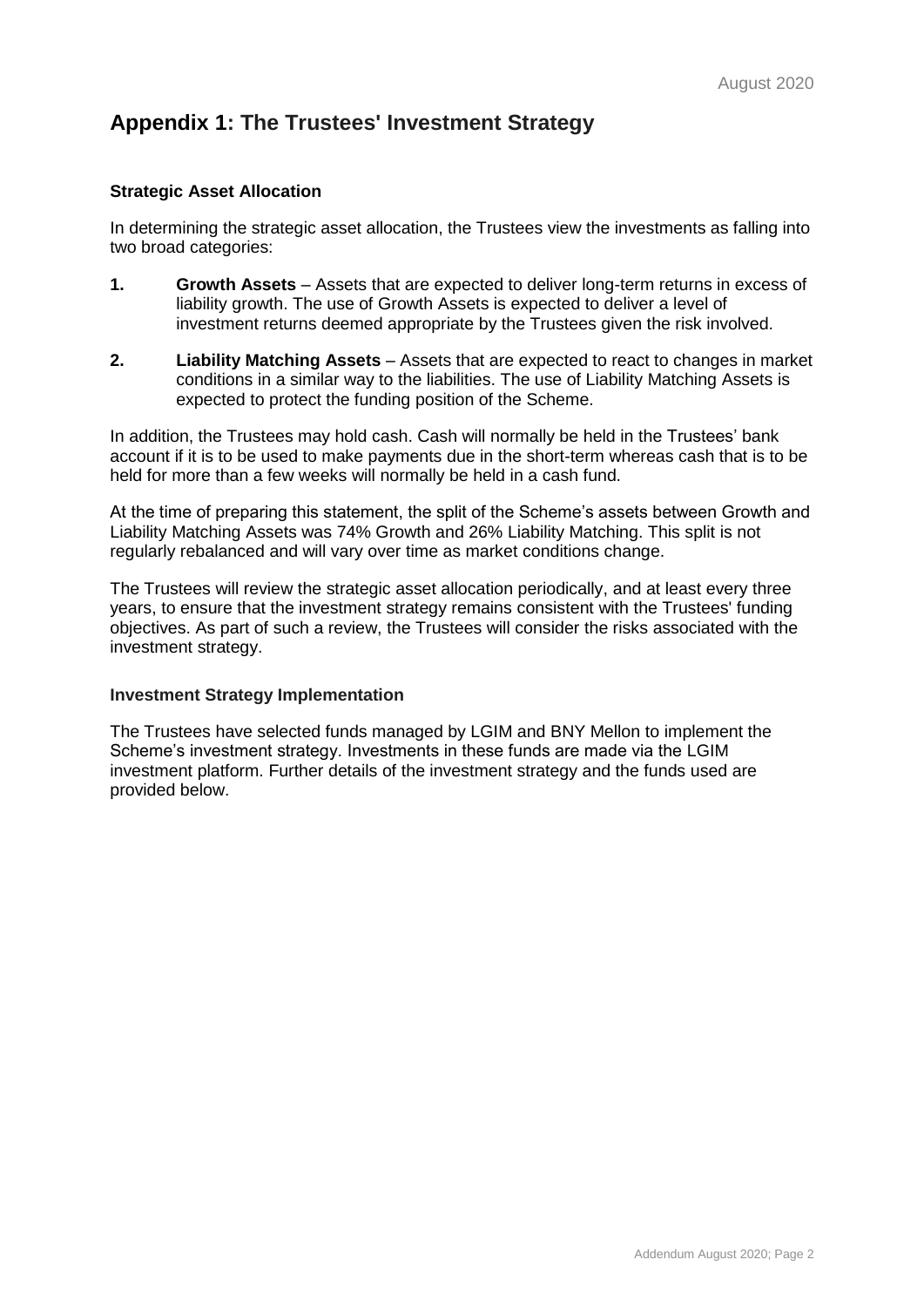### **Appendix 1: The Trustees' Investment Strategy (continued)**

### **Design of the Growth Asset Portfolio**

The structure of the Scheme's Growth Assets has been designed to offer diversification across a range of underlying asset classes and to achieve this by combining investment managers with different asset management styles.

In October 2020, the Trustees agreed on a temporary investment strategy to reduce the risk of the portfolio for a temporary period before moving onto a more suitable long-term strategy once market volatility falls. The long-term strategy is expected to be implemented in late 2020 or early 2021 depending on market conditions.

The Scheme's Assets are currently invested in the following underlying pooled funds, reflecting the allocations shown in the left-hand column.

| <b>Pooled Fund</b>                 | <b>Temporary Strategy</b><br><b>Allocation as at</b><br><b>24 August 2020</b><br>(as a % of total<br><b>Scheme assets)</b> | <b>Long-Term</b><br><b>Strategy</b><br>(as a % of total<br><b>Scheme assets)</b> |
|------------------------------------|----------------------------------------------------------------------------------------------------------------------------|----------------------------------------------------------------------------------|
| <b>LGIM Diversified Fund</b>       | 23%                                                                                                                        |                                                                                  |
| <b>BNY Mellon Real Return Fund</b> | 51%                                                                                                                        | 100%                                                                             |
| <b>Total Growth Assets</b>         | <b>74%</b>                                                                                                                 | $100\%$                                                                          |

The allocation of the Growth Assets is not automatically rebalanced but will be monitored and rebalanced at the discretion of the Trustees.

#### **Design of the Liability Matching Portfolio**

The Scheme's Liability Matching Assets are invested in leveraged Liability Driven Investment (LDI) funds managed by LGIM. The LGIM funds used are:

- LGIM Matching Core Fixed Short Fund
- LGIM Matching Core Real Long Fund
- LGIM Matching Core Real Short Fund

The targeted level of matching will approximately match the movement of the Scheme's liabilities to changes in long term interest and inflation rates.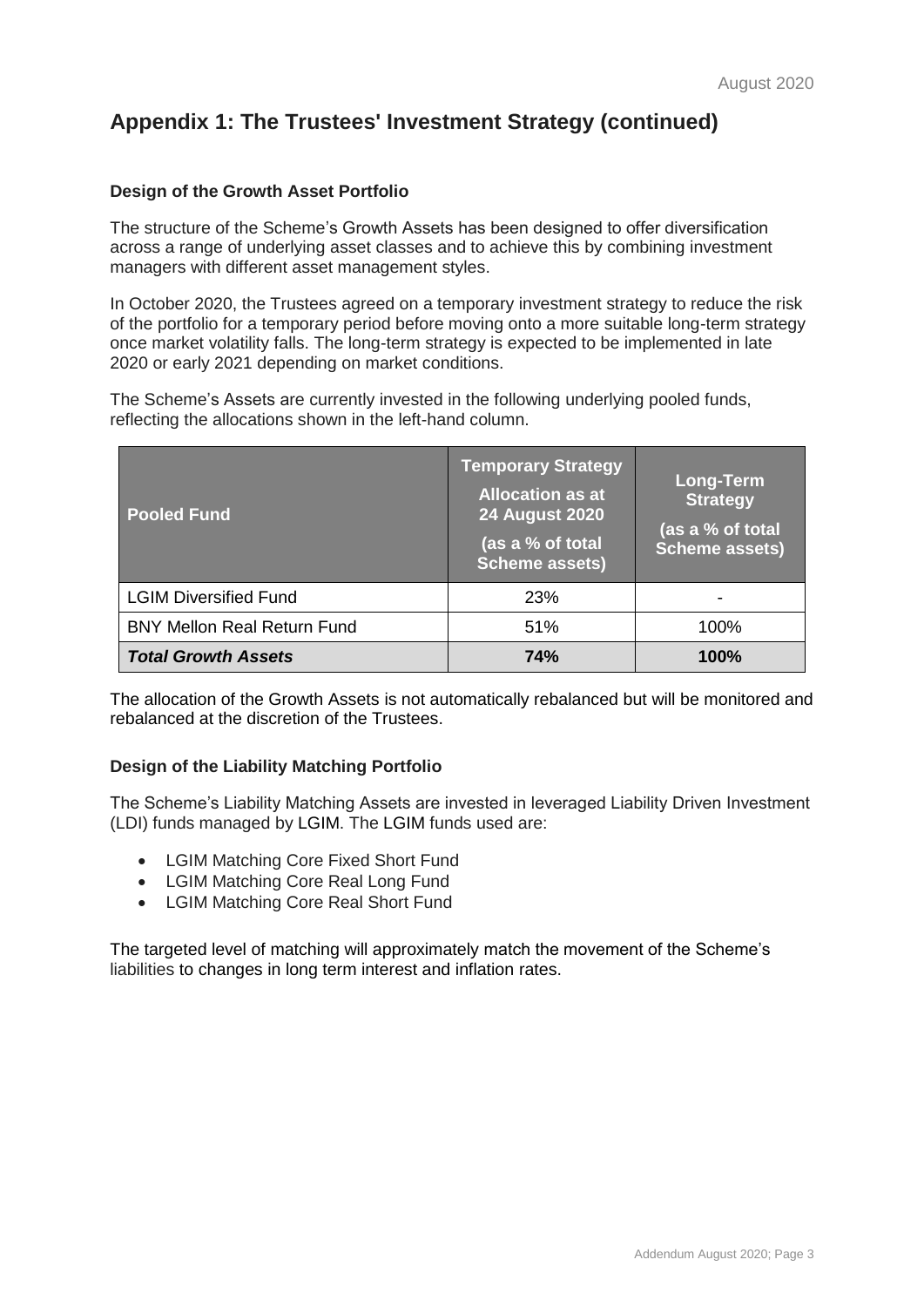### **Appendix 1: The Trustees' Investment Strategy (continued)**

#### **LDI Leverage Management Policy**

In an environment of rising yields and if the leverage of an LGIM LDI fund breaches the upper threshold, a recapitalisation payment may need to be paid into one or more of the LGIM LDI funds to lower the leverage of the relevant fund. This will ensure that leverage within the LDI funds remains within a permissible range. The Trustees have provided LGIM with authority to use the BNY Mellon Real Return Fund to recapitalise any LDI funds.

In an environment of falling yields and if the leverage of an LGIM LDI fund falls below a minimum threshold, LGIM will make a cash payment from the relevant fund to raise the leverage of the relevant fund. This will ensure that leverage within the LDI funds remains within a permissible range. The Trustees have provided LGIM with authority to invest any such cash proceeds in the BNY Mellon Real Return Fund.

#### **Cashflow Management Policy**

Any investments or disinvestments will be made at the discretion of the Trustees, but the Trustees will maintain a *Cashflow Management Policy* which will record how such payments should be structured. The *Cashflow Management Policy* will be designed to ensure the allocation of the Scheme's assets remains closely aligned with the strategy described in this statement.

To ensure the Scheme operates efficiently, the Trustees may share the *Cashflow Management Policy* with the individual(s) responsible for processing payments from the Scheme.

The *Cashflow Management Policy* will be reviewed from time-to-time by the Trustees and, as a minimum, at least every three years in line with a review of this statement. Given that the *Cashflow Management Policy* is designed to keep the Scheme's asset allocation aligned with the investment strategy and investment principles described in this statement, the sponsoring employer is satisfied that the *Cashflow Management Policy* can be amended by the Trustees without consulting the sponsoring employer.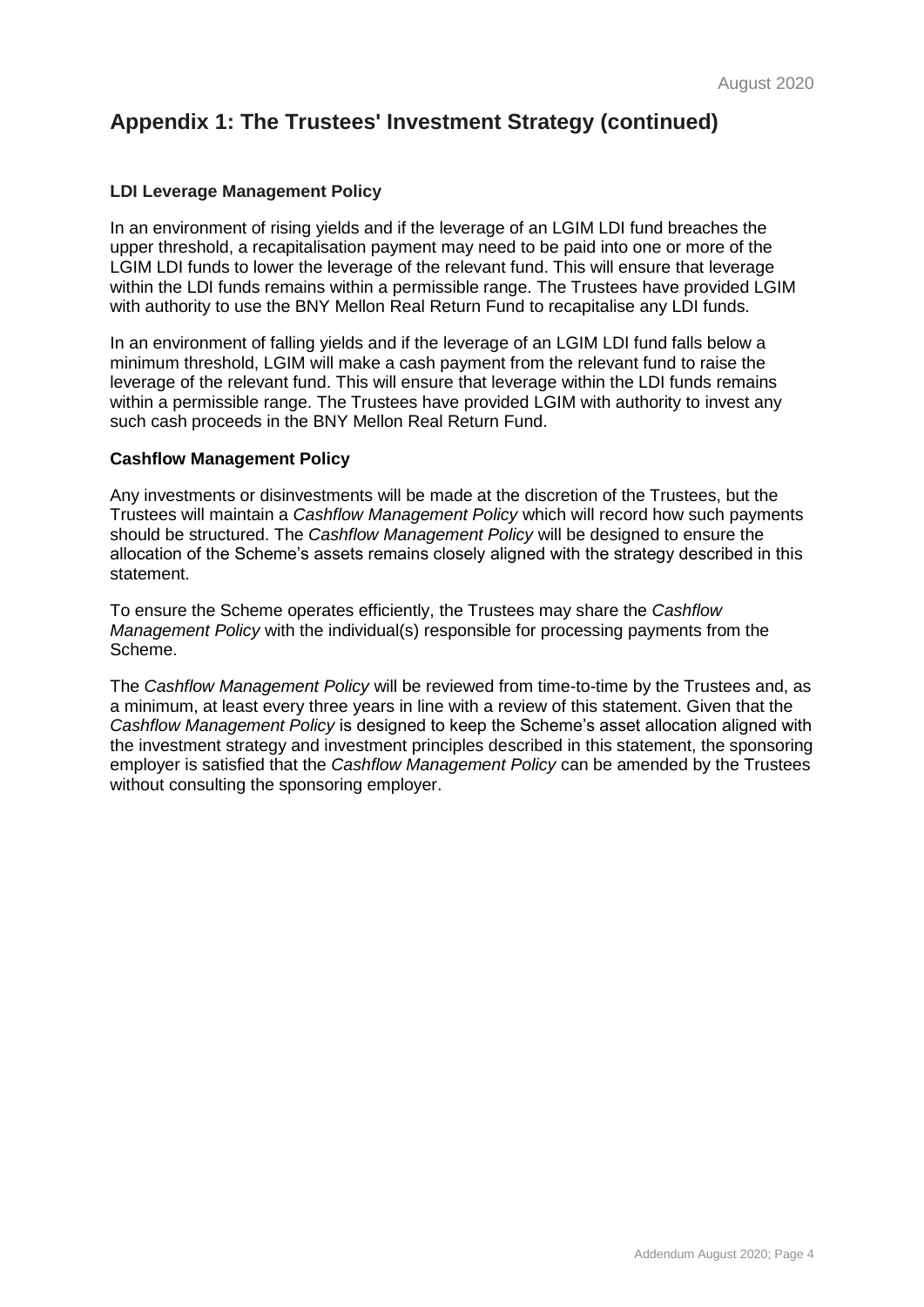### **Appendix 2: Fund Details**

This Appendix provides a summary of the funds selected by the Trustees to implement the Scheme's investment strategy. The details provided below were correct as at August 2020.

The following points should be noted:

- AMC the Annual Management Charge applicable to each fund represents the fee payable to the fund manager.
- Additional expenses these are third party costs associated with the operation of a fund such as fees paid to the administrator, the custodian and the auditor and the costs associated with the use of third-party funds where these are used. The level of the additional expenses may vary over time.
- Legal Structure an explanation of the different types of fund legal structures is provided in the Trustees' *Investment Risk Policy* document.
- $\bullet$  T = Trade date.

| <b>LGIM Diversified Fund</b> |                                                                                                                                                                                                                                                                                                                                                                                                              |               |  |  |
|------------------------------|--------------------------------------------------------------------------------------------------------------------------------------------------------------------------------------------------------------------------------------------------------------------------------------------------------------------------------------------------------------------------------------------------------------|---------------|--|--|
| Objective                    | To provide long-term investment growth through exposure to a diversified<br>range of asset classes. Long term expected rate of return is broadly similar<br>to developed market equities, as represented by the FTSE Developed<br>World Index (50% hedged to GBP). The long-term expected annualised<br>rate of return for this Fund is the Bank of England Base Rate +3.5% pa,<br>over a full market cycle. |               |  |  |
| Legal Structure              | Unit-linked insurance policy                                                                                                                                                                                                                                                                                                                                                                                 |               |  |  |
| <b>Trading Frequency</b>     | Weekly                                                                                                                                                                                                                                                                                                                                                                                                       |               |  |  |
| Notice Period                | $T-2$                                                                                                                                                                                                                                                                                                                                                                                                        |               |  |  |
| Settlement Period            | $T+2$                                                                                                                                                                                                                                                                                                                                                                                                        |               |  |  |
| Fee                          | AMC:                                                                                                                                                                                                                                                                                                                                                                                                         | $0.30\%$ p.a. |  |  |
|                              | Additional Expenses (approx.):                                                                                                                                                                                                                                                                                                                                                                               | $0.01\%$ p.a. |  |  |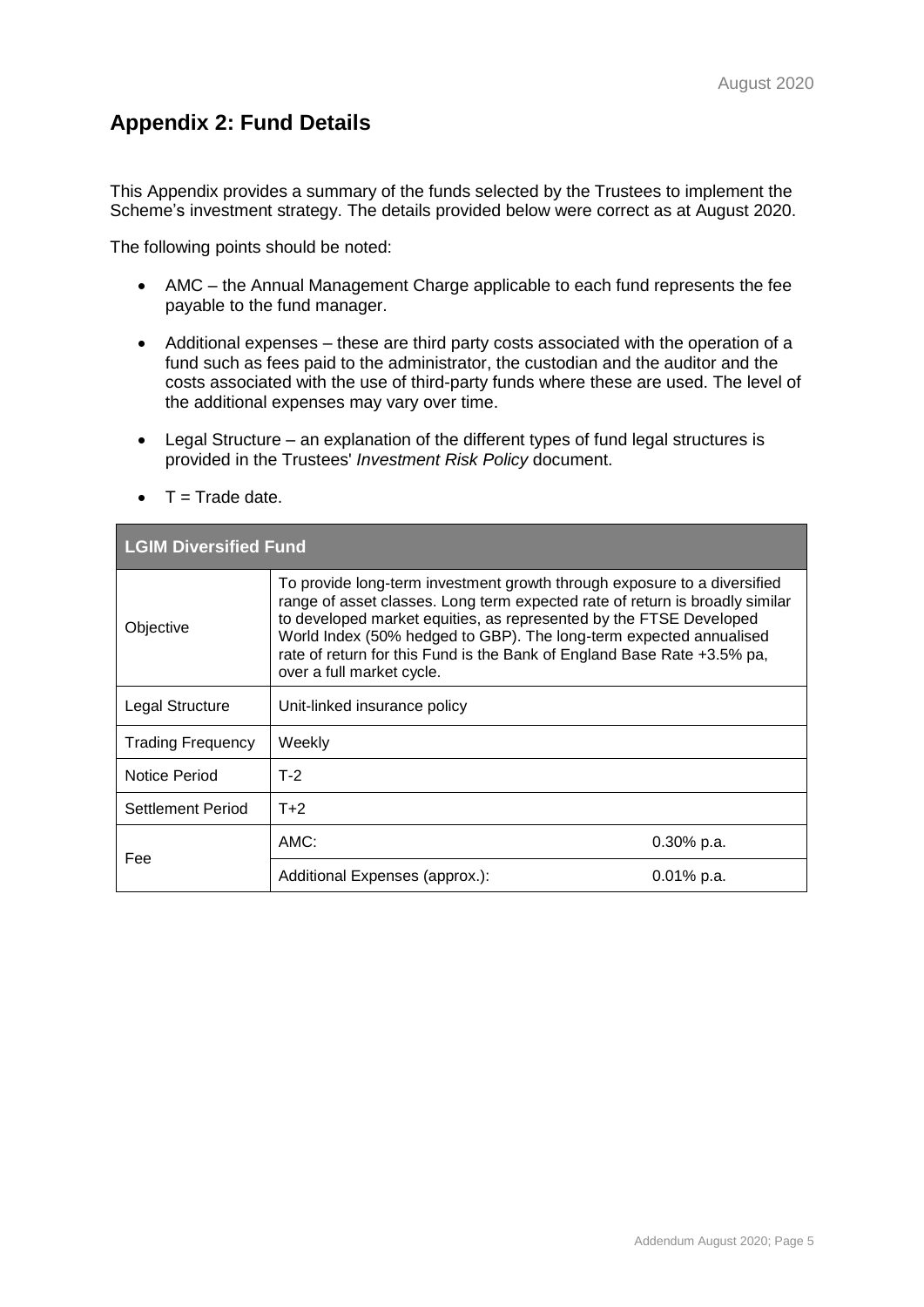## **Appendix 2: Fund Details (continued)**

| <b>BNY Mellon Real Return Fund</b> |                                                                                                 |               |  |  |
|------------------------------------|-------------------------------------------------------------------------------------------------|---------------|--|--|
| Objective                          | To seek a minimum return of cash (1 month LIBOR) plus 4% per annum<br>over 5 years before fees. |               |  |  |
| Legal Structure                    | Investment Company with Variable Capital                                                        |               |  |  |
| <b>Trading Frequency</b>           | Daily                                                                                           |               |  |  |
| Notice Period                      | $T-3$                                                                                           |               |  |  |
| <b>Settlement Period</b>           | $T + 3$                                                                                         |               |  |  |
| Fee (Via LGIM)                     | AMC:                                                                                            | $0.77\%$ p.a. |  |  |
|                                    | Additional Expenses (approx.):                                                                  | $0.05\%$ p.a. |  |  |

| <b>LGIM Matching Core Funds</b> |                                                                                                  |               |  |  |
|---------------------------------|--------------------------------------------------------------------------------------------------|---------------|--|--|
| Objective                       | To provide liability hedging based on the liability cashflows of a typical UK<br>pension scheme. |               |  |  |
| Legal Structure                 | Unit-linked insurance policy                                                                     |               |  |  |
| <b>Trading Frequency</b>        | Weekly                                                                                           |               |  |  |
| Notice Period                   | $T-2$                                                                                            |               |  |  |
| Settlement Period               | $T+2$                                                                                            |               |  |  |
| Fee                             | AMC:                                                                                             | $0.24\%$ p.a. |  |  |
|                                 | Additional Expenses (approx.):                                                                   | 0.05% p.a.    |  |  |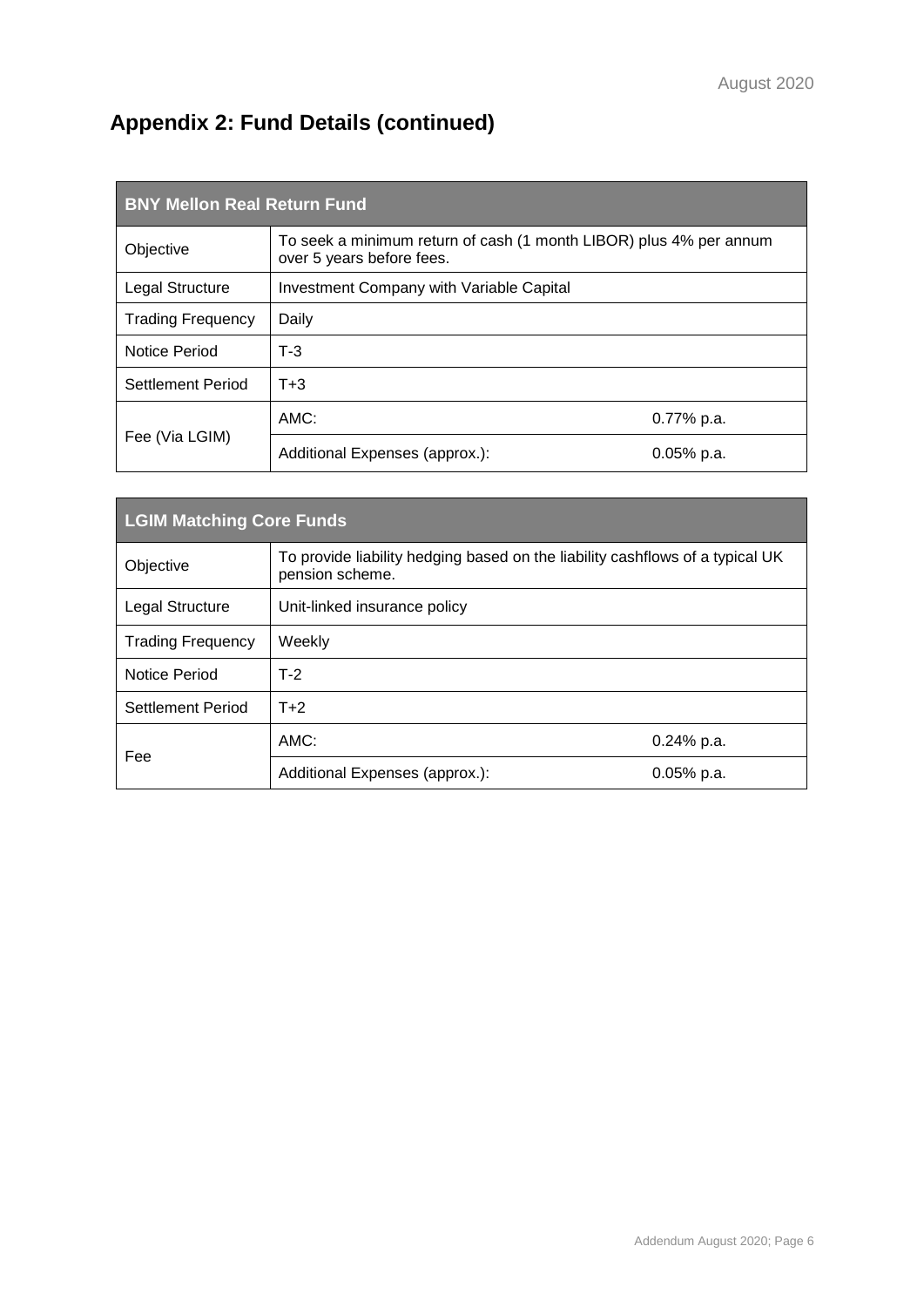### **Appendix 3: Investment Manager Arrangements**

The Trustees believe that financially material considerations, including ESG factors and the risks related to such factors, can contribute to the identification of both investment opportunities and financially material risks. Consequently, financially material considerations can have a material impact on investment risk and return outcomes.

As the Scheme's assets are held in pooled funds, the Trustees have limited influence over the investment managers' investment decisions. In practice, investment managers cannot fully align their strategy and decisions to the (potentially conflicting) policies of all their pooled fund investors in relation to strategy, long-term performance of debt/ equity issuers, engagement and portfolio turnover.

It is therefore the Trustees' responsibility to ensure that the approaches adopted by investment managers are consistent with the Trustees' policies before any new appointment, and to monitor and to consider terminating any existing arrangements that appear to be investing contrary to those policies.

The Trustees expect investment managers, where appropriate, to make decisions based on assessments of the longer term financial and non-financial performance of debt/ equity issuers, and to engage with issuers to improve their performance. The Trustees assess this when selecting and monitoring managers.

When selecting investment managers, the Trustees may also take into account nonfinancially material considerations such as the investment manager's administrative capabilities and the liquidity of the investments.

The Trustees' policy on selecting, monitoring, evaluating and (where necessary) terminating these arrangements is set out in further detail on the next page.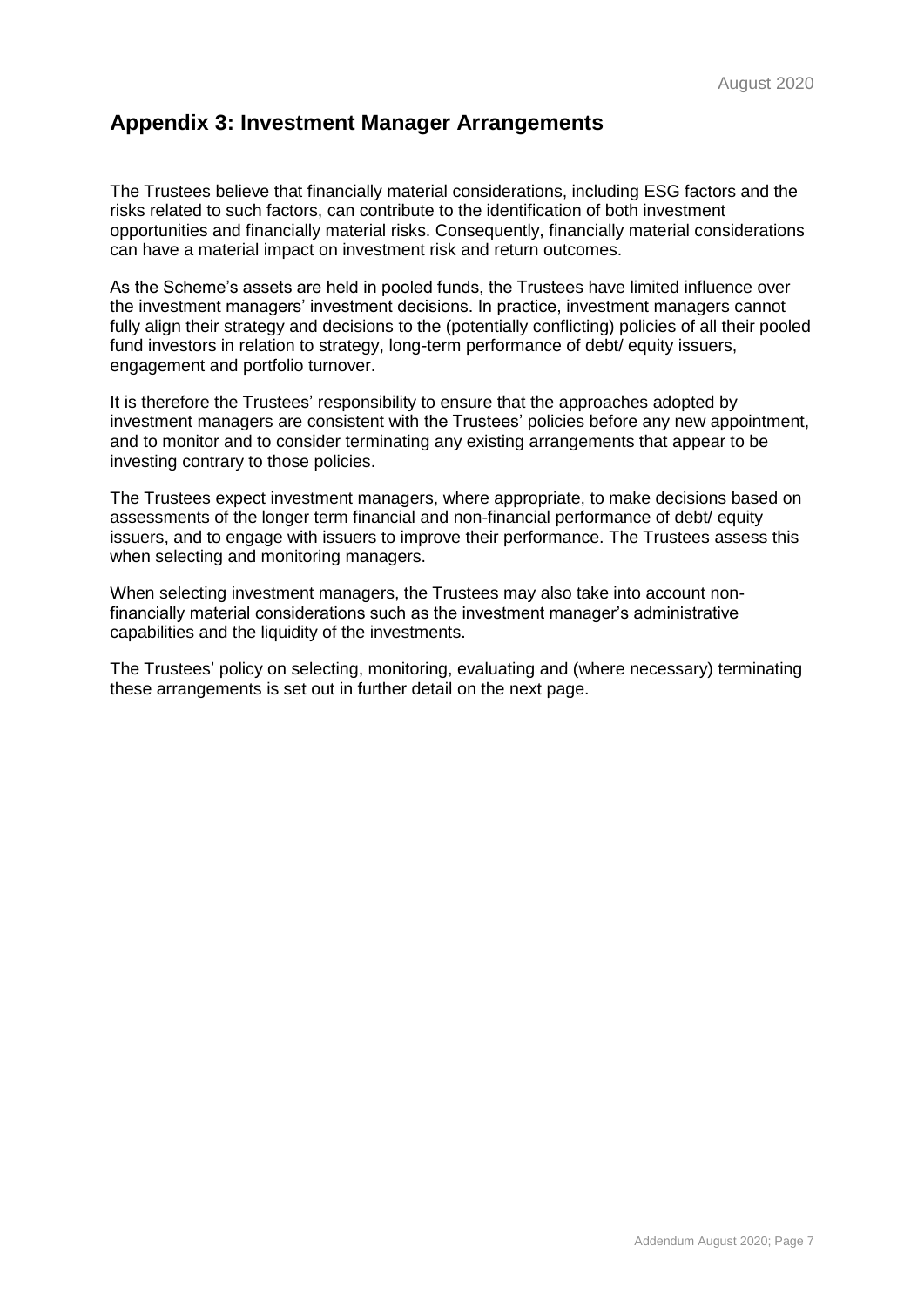### **Compatibility of Pooled Funds with the Trustees' Investment Strategy**

When selecting a pooled fund, the Trustees consider various factors, including:

- the assets that will be held within that fund and whether the asset allocation of the fund is expected to change over time;
- the risks associated with the fund along with the return that is expected;
- the fund's objective (as stated by the fund's investment manager) and whether the objective is consistent with the performance that the Trustees expect from that fund;
- the fund's fee structure to ensure that this is reasonable and that it does not provide an incentive for the investment manager to manage the fund in a way that differs from the expectations of the Trustees.
- how frequently underlying investments within the fund are expected to be traded by the investment manager;
- how financially material considerations (including ESG factors) over the appropriate time horizon are taken into account by the investment manager;
- the investment manager's policy in relation to the exercise of the rights (including voting rights) attaching to the investments held within the pooled fund; and
- the investment manager's policy in relation to undertaking engagement activities in respect of the investments held within the pooled fund\*.

*\*This includes engaging with an issuer of debt or equity regarding matters including (but not limited to) performance, strategy, capital structure, management of actual or potential conflicts of interest, risks, and ESG matters. It also includes engaging on these matters with other investment managers, other holders of debt or equity and persons or groups of persons who have an interest in the issuer of debt or equity.*

After analysing the above characteristics for a fund, the Trustees identify how that fund would fit within their overall investment strategy for the Scheme and how the fund is expected to help the Trustees meet their investment objectives.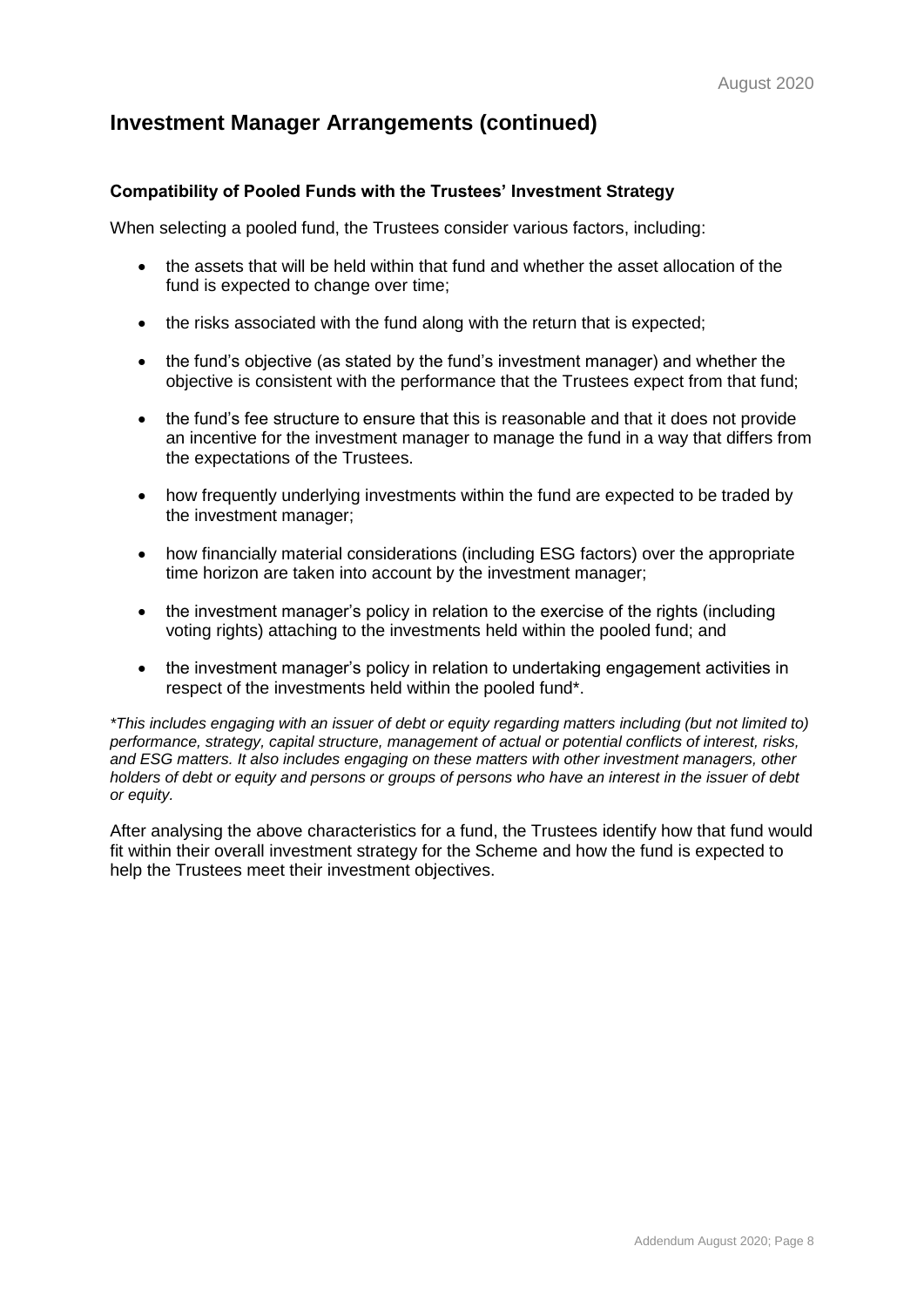#### **Duration of Investment Manager Arrangements**

The Trustees normally expect that pooled funds will be held for several years.

However, as part of the periodic strategic asset allocation reviews (which take place at least every three years), the Trustees will review whether the ongoing use of each fund remains consistent with their investment strategy.

The Trustees regularly monitor the financial and non-financial performance of the pooled funds held and details of this monitoring process is set out below. If the Trustees become concerned about the ongoing suitability of a pooled fund, they may reduce exposure to it or disinvest entirely. Such action is expected to be infrequent.

#### **Monitoring Pooled Funds**

The Trustees regularly assess the performance of each fund held and this monitoring includes an assessment of whether the investment manager continues to operate the fund in a manner that is consistent with the factors used by the Trustees to select the fund (as listed above).

When assessing the performance of a fund, the Trustees do not usually place too much emphasis on short-term performance although they will seek to ensure that reasons for short-term performance (whether favourable or unfavourable) are understood.

The Trustees expect the investment managers of pooled funds to invest for the medium to long term and they expect investment managers to engage with issuers of debt or equity with a view to improving performance over this time frame.

If it is identified that a fund is not being operated in a manner consistent with the factors used by the Trustees to select the fund, or that the investment manager is not engaging with issuers of debt or equity, the Trustees may look to replace that fund. However, in the first instance, the Trustees would normally expect their investment adviser to raise the Trustees' concerns with the investment manager. Thereafter, the Trustees, in conjunction with their investment adviser, would monitor the performance of the fund to assess whether the situation improves.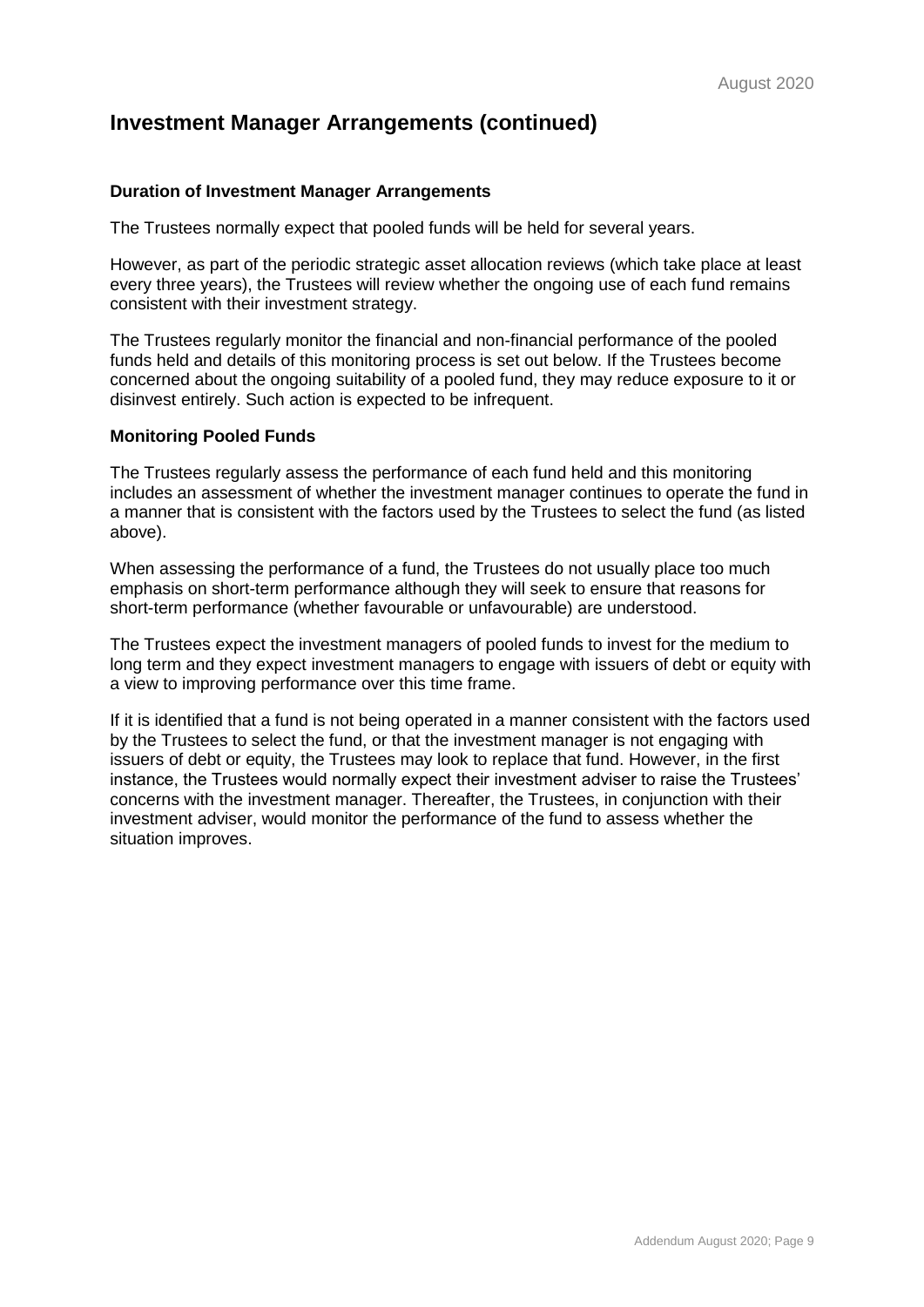#### **Portfolio Turnover**

The Trustees are aware of the requirement to monitor portfolio turnover costs (the costs incurred as a result of the buying, selling, lending or borrowing of investments).

When selecting a pooled fund, the Trustees will consider how the investment manager defines and measures:

- the targeted portfolio turnover (the frequency within which the assets of the fund are expected to be bought or sold); and
- turnover range (the minimum and maximum frequency within which the assets of the fund are expected to be bought or sold).

At least annually, the Trustees, in conjunction with their investment adviser, will consider the transaction costs incurred on each pooled fund. As part of this analysis, the Trustees will consider whether the incurred turnover costs have been in line with expectations.

The Trustees will take the above information on portfolio turnover into account when assessing the ongoing suitability of each pooled fund.

#### **Stewardship**

The Trustees' policy in relation to the exercise of rights attaching to investments, and undertaking engagement activities in respect of investments, is that they wish to encourage best practice in terms of stewardship.

However, the Trustees invest in pooled investment vehicles and therefore accept that ongoing engagement with the underlying companies (including the exercise of voting rights) will be determined by the investment managers' own policies on such matters. For that reason, the Trustees recognise that their ability to directly influence the action of companies is limited.

Nevertheless, the Trustee expect that each investment manager will discharge its responsibilities in respect of investee companies in accordance with that investment manager's own corporate governance policies and current best practice, including the UK Corporate Governance Code and UK Stewardship Code.

The Trustees also expect that each investment manager will take ESG factors into account when exercising the rights attaching to investments and in taking decisions relating to the selection, retention and realisation of investments.

When considering the suitability of an investment manager, the Trustees (in conjunction with their investment adviser) will take account of any particular characteristics of that manager's engagement policy that are deemed to be financially material.